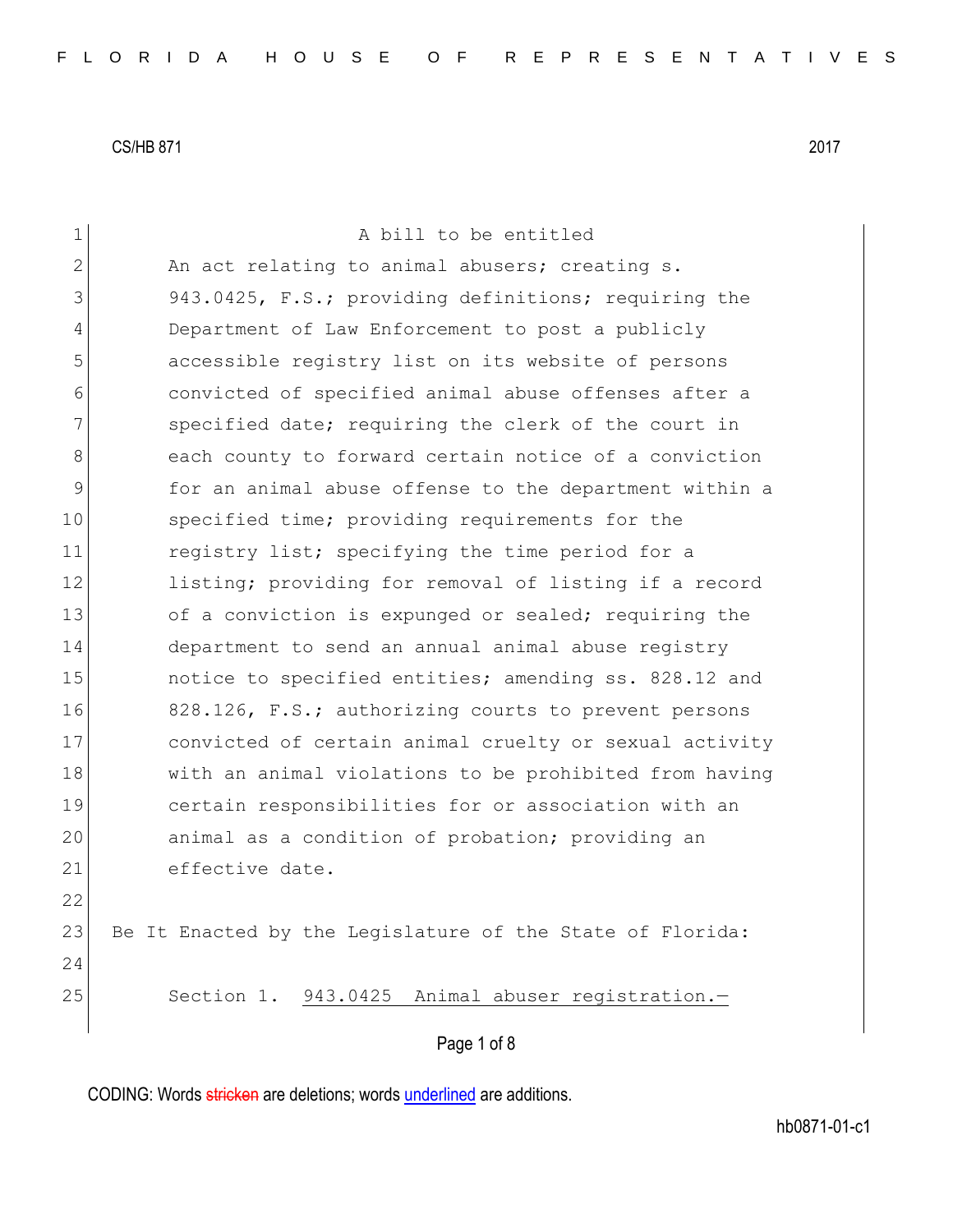Page 2 of 8 26 (1) As used in this section, the term: 27 (a) "Abuser" or "animal abuser" means a person who has 28 been convicted in this state of committing an animal abuse 29 offense. 30 (b) "Animal" means a dog of the species *Canis familiaris*; 31 a cat of the species *Felis catus*; a pet normally maintained in 32 or near the household of its owner; a domesticated animal; 33 previously captured wildlife; an exotic animal; or any other 34 pet, including, but not limited to, a rabbit, chick, duck, or 35 potbellied pig. The term does not include an equine; an animal 36 that is being raised primarily for use as food or fiber for 37 human utilization or consumption, including, but not limited to, 38 cattle, sheep, swine, goats, and poultry; a wild vertebrate; or 39 a mollusk, crustacean, or fish. 40 (c) "Animal abuse offense" means a conviction of a person, 41 who was not a child as defined in 985.03 at the time that the 42 offense was committed, for: 43 1. A felony violation of s. 828.12, relating to cruelty to 44 animals, or s. 828.122, relating to fighting or baiting animals; 45 or 46 2. Any violation of s. 828.126, relating to sexual 47 activities involving animals. 48 (d) "Conviction" has the same meaning as provided in s. 49 775.21. 50 (e) "Pet dealer" means: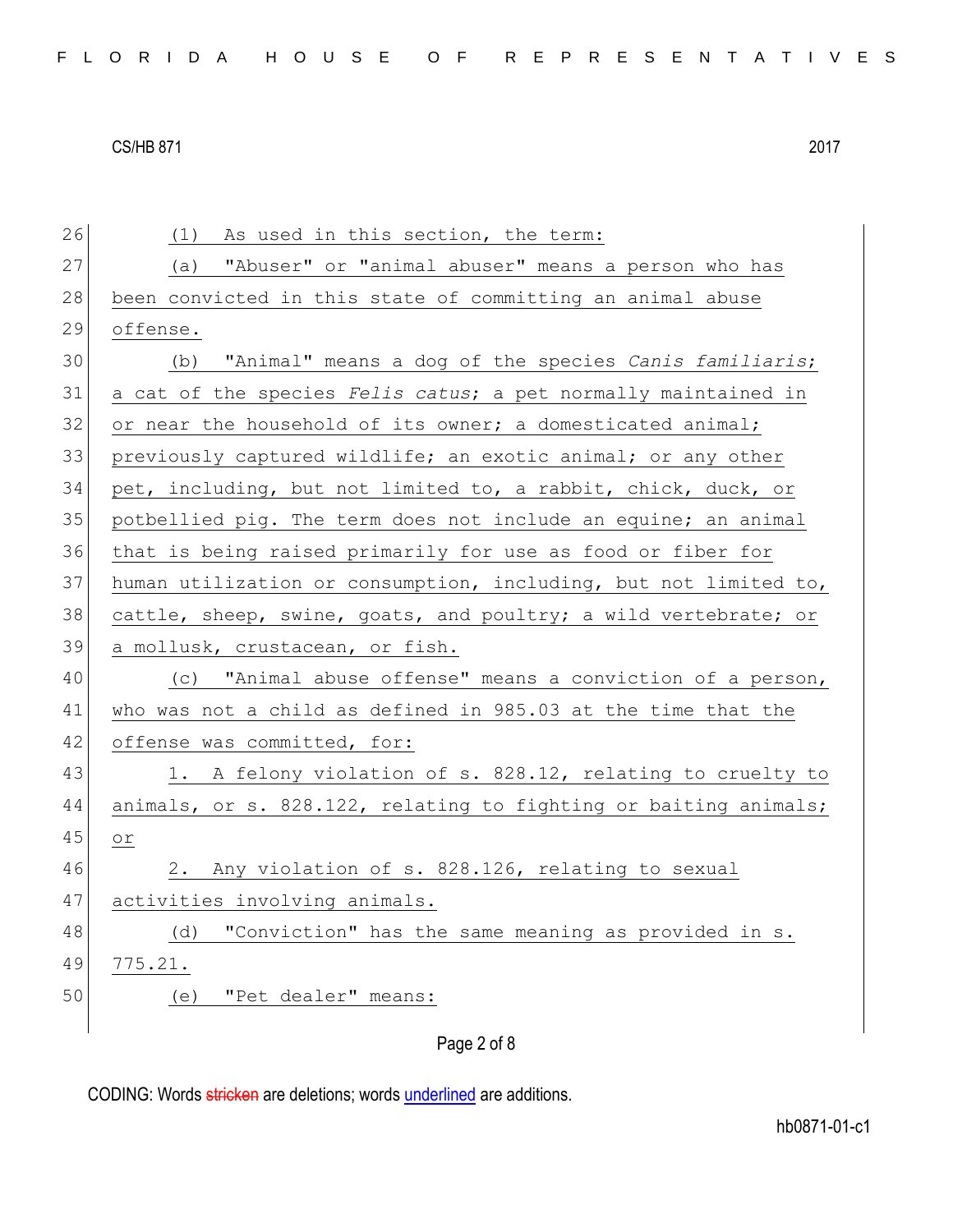| 51 | 1. A pet dealer as defined in s. 828.29; or                      |
|----|------------------------------------------------------------------|
| 52 | 2. An animal shelter, humane organization, or animal             |
| 53 | control agency operated by a humane organization that receives   |
| 54 | funds from the state or from a political subdivision of the      |
| 55 | state and that, in the ordinary course of business, engages in   |
| 56 | the sale or adoption of animals.                                 |
| 57 | (f) "Registered breed association" means an association          |
| 58 | formed and perpetuated for the maintenance of records of         |
| 59 | purebreeding of animal species for a specific breed whose        |
| 60 | characteristics are set forth in constitutions, bylaws, or other |
| 61 | rules of the association.                                        |
| 62 | (2) (a) Beginning January 1, 2018, the department shall          |
| 63 | post a publicly accessible registry list on its website of each  |
| 64 | person convicted of an animal abuse offense on or after that     |
| 65 | date.                                                            |
| 66 | (b) 1. The registry list must include a photograph of the        |
| 67 | convicted animal abuser taken as part of the booking process,    |
| 68 | the animal abuser's full legal name, and other identifying data  |
| 69 | the department determines is necessary to properly identify the  |
| 70 | animal abuser and to exclude innocent persons.                   |
| 71 | The registry list may not include the abuser's social<br>2.      |
| 72 | security number, driver license number, or any other state or    |
| 73 | federal identification number.                                   |
| 74 | The clerk of the court in each county shall forward a<br>(C)     |
| 75 | copy of the judgment and date of birth of each person convicted  |
|    |                                                                  |

# Page 3 of 8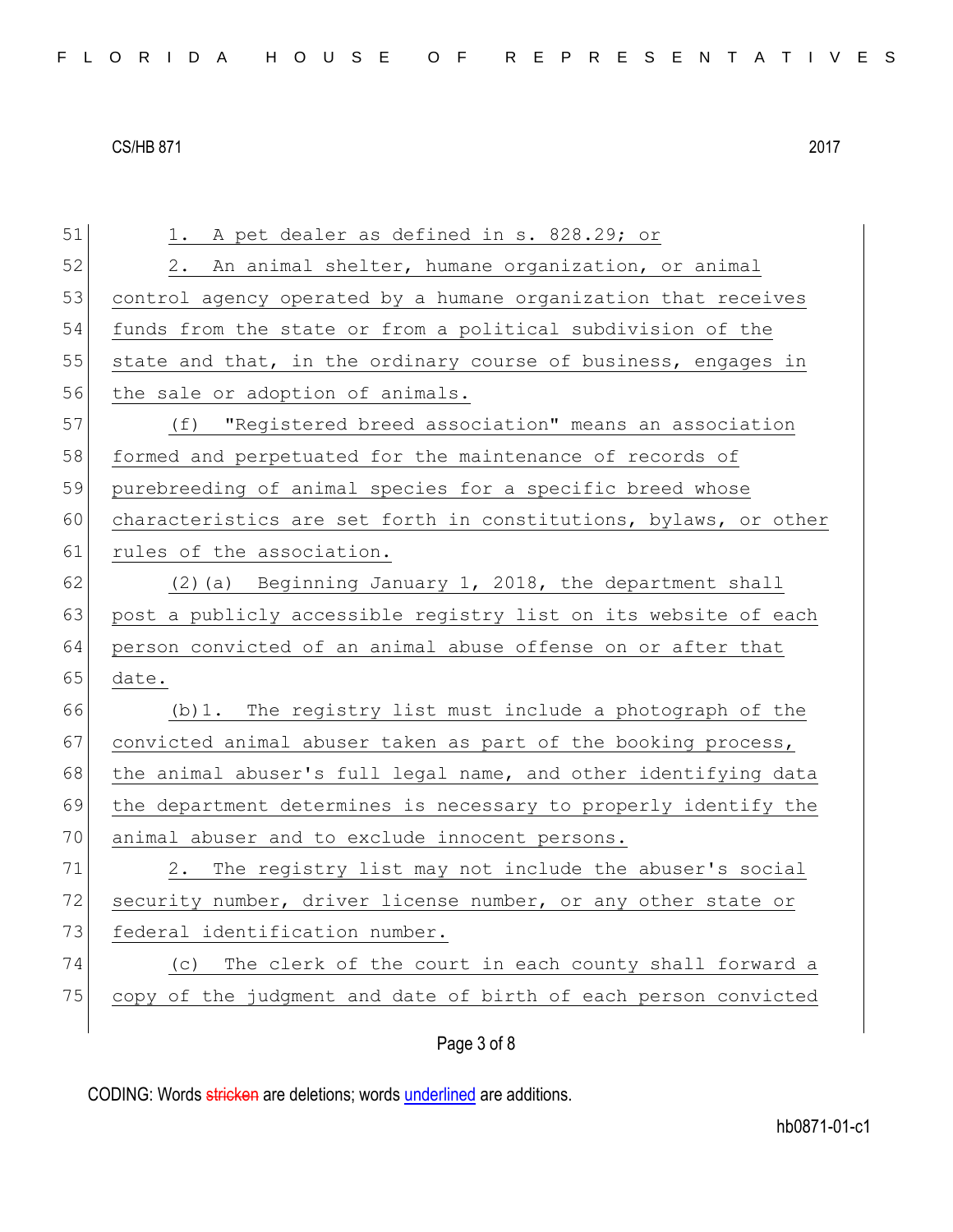76 of an animal abuse offense to the department within 30 calendar 77 days after the date of judgment. 78 (d) Upon a person's first conviction for an animal abuse 79 offense, the department shall maintain the person's name and 80 other identifying information described in paragraph (b) on the 81 registry list for 2 years after the date of conviction, after 82 which time the department shall remove the person's name and 83 identifying information from the list if the person is not 84 convicted of another animal abuse offense during that 2-year 85 period. 86 (e) Upon a person's subsequent conviction for an animal 87 abuse offense, the department shall maintain the person's name 88 and other identifying information described in paragraph (b) on 89 the registry list for 5 years after the date of the most recent 90 conviction, after which time the department shall remove the 91 person's name and identifying information from the list if the 92 person is not convicted of another animal abuse offense during 93 that 5-year period. 94 (f) Beginning in 2019, the department shall annually send 95 letters to the leading registered breed associations for animals 96 covered by this section to inform them of the registry list and 97 to encourage them to urge their members to not provide animals 98 to persons on the registry. 99 (3) The department shall remove a person's name and 100 identifying information from the registry list if the record of

Page 4 of 8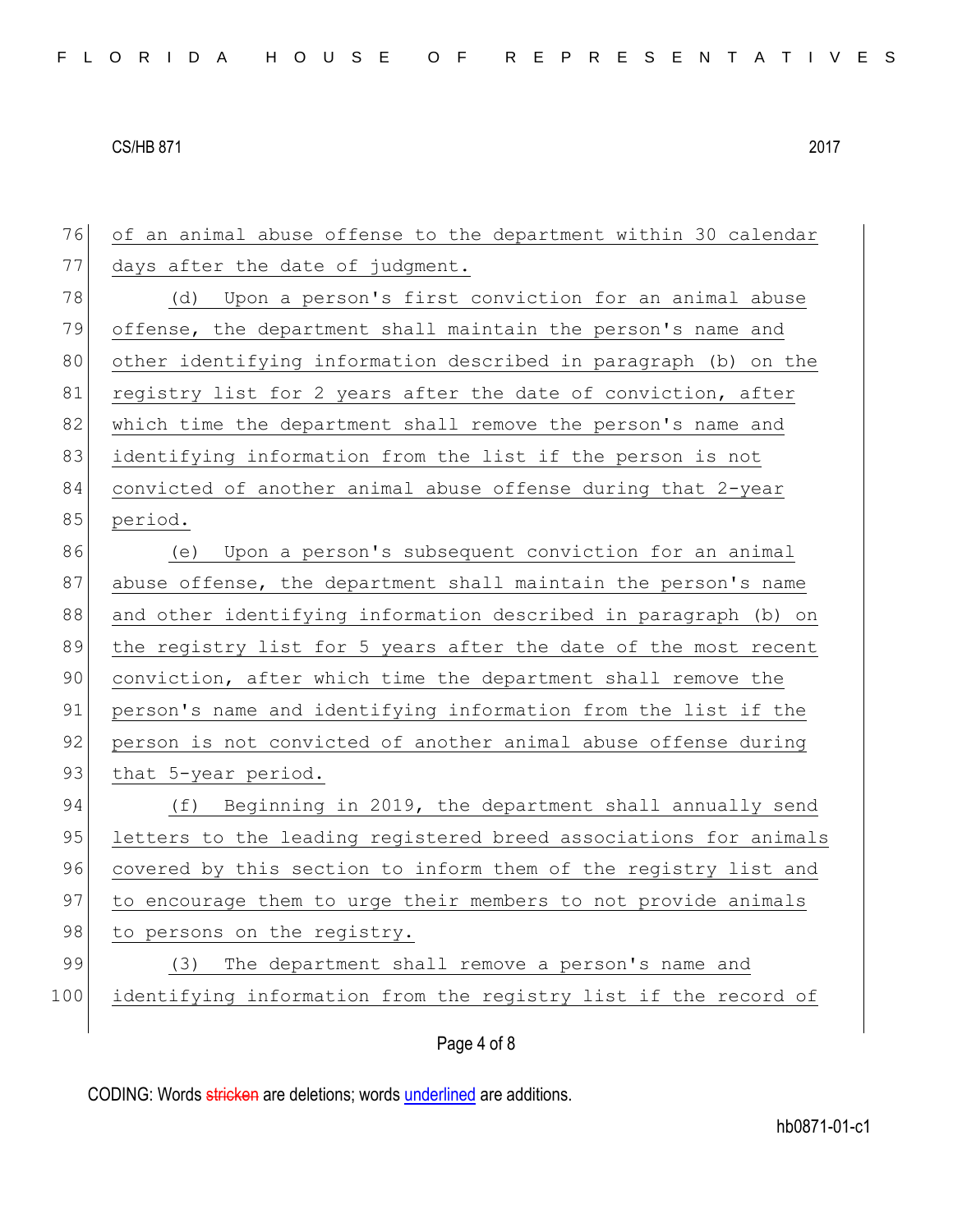| FLORIDA HOUSE OF REPRESENTATIVES |  |
|----------------------------------|--|
|----------------------------------|--|

Page 5 of 8 101 the offense for which the person is subject to inclusion in the 102 registry list is expunged or sealed pursuant to this chapter. 103 (4) The department shall send a notice, as specified in 104 subsection (5), on a yearly basis to: 105 (a) All pet dealers, animal shelters, and humane 106 organizations in the state. 107 (b) All animal control agencies operated by a humane 108 organization that receives funds from the state or from a 109 political subdivision of the state that, in the ordinary course 110 of business, engages in the sale or adoption of animals. 111 (5) The annual notice sent to the entities specified in 112 subsection (4) shall notify such entities: 113 (a) That an animal abuser registry exists that is 114 maintained by the department. 115 (b) Of newly added offenders to the registry. 116 Section 2. Subsection (2) of section 828.12, Florida 117 Statutes, is amended to read: 118 828.12 Cruelty to animals.-119 (2) A person who intentionally commits an act to any 120 animal, or a person who owns or has the custody or control of 121 any animal and fails to act, which results in the cruel death, 122 or excessive or repeated infliction of unnecessary pain or 123 suffering, or causes the same to be done, commits aggravated 124 animal cruelty, a felony of the third degree, punishable as 125 provided in s. 775.082 or by a fine of not more than \$10,000, or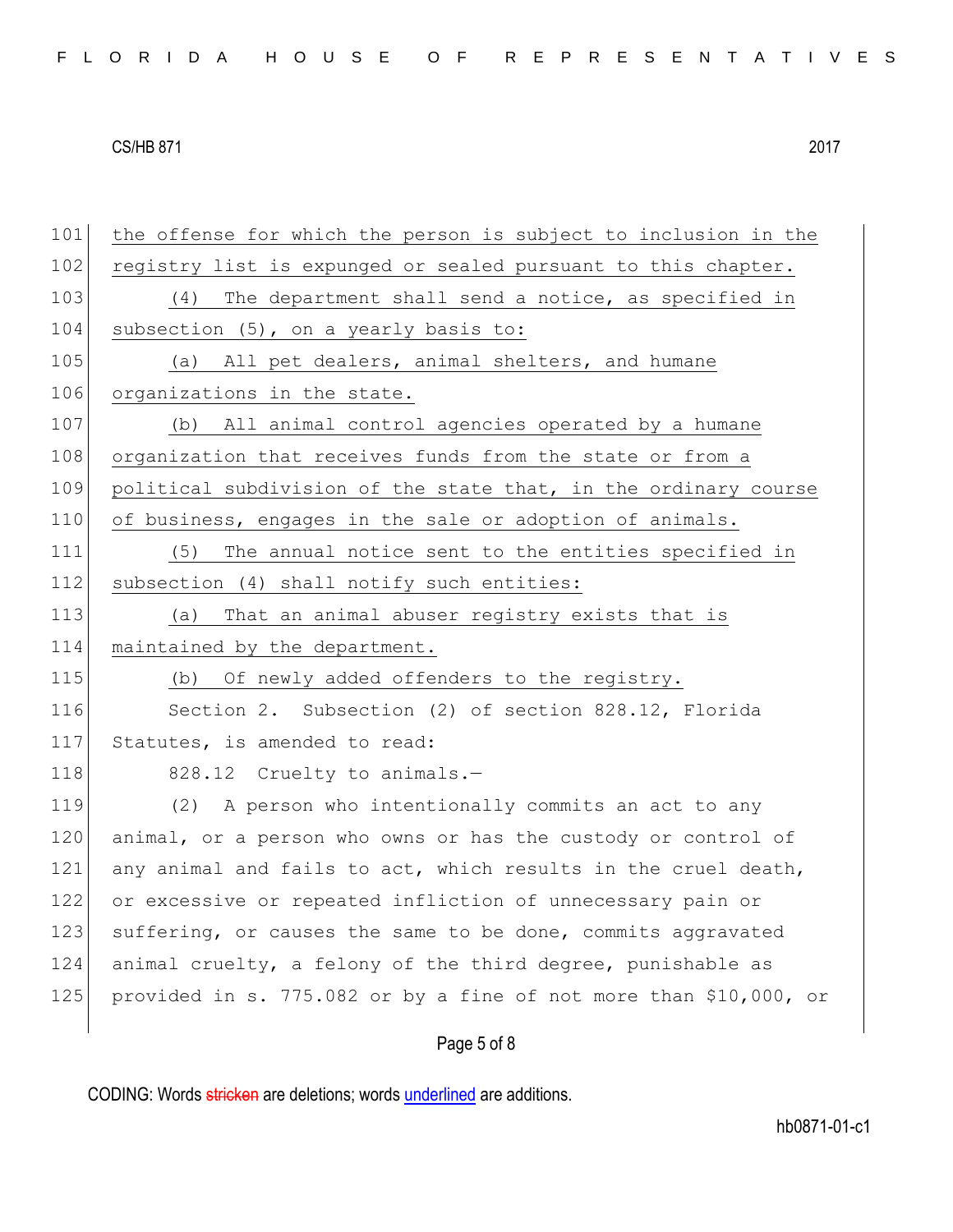| 126 | both.                                                            |
|-----|------------------------------------------------------------------|
| 127 | A person convicted of a violation of this subsection,<br>(a)     |
| 128 | where the finder of fact determines that the violation includes  |
| 129 | the knowing and intentional torture or torment of an animal that |
| 130 | injures, mutilates, or kills the animal, shall be ordered to pay |
| 131 | a minimum mandatory fine of \$2,500 and undergo psychological    |
| 132 | counseling or complete an anger management treatment program.    |
| 133 | (b) A person convicted of a second or subsequent violation       |
| 134 | of this subsection shall be required to pay a minimum mandatory  |
| 135 | fine of \$5,000 and serve a minimum mandatory period of          |
| 136 | incarceration of 6 months. In addition, the person shall be      |
| 137 | released only upon expiration of sentence, is not eligible for   |
| 138 | parole, control release, or any form of early release, and must  |
| 139 | serve 100 percent of the court-imposed sentence. Any plea of     |
| 140 | nolo contendere shall be considered a conviction for purposes of |
| 141 | this subsection.                                                 |
| 142 | (c) As a condition of probation, a court may prohibit a          |
| 143 | person who violates this subsection from owning, possessing,     |
| 144 | maintaining, having custody of, residing with, or caring for any |
| 145 | animal.                                                          |
| 146 | Section 3. Section 828.126, Florida Statutes, is amended         |
| 147 | to read:                                                         |
| 148 | 828.126 Sexual activities involving animals.-                    |
| 149 | As used in this section, the term:<br>(1)                        |
| 150 | "Sexual conduct" means any touching or fondling by a<br>(a)      |
|     |                                                                  |

# Page 6 of 8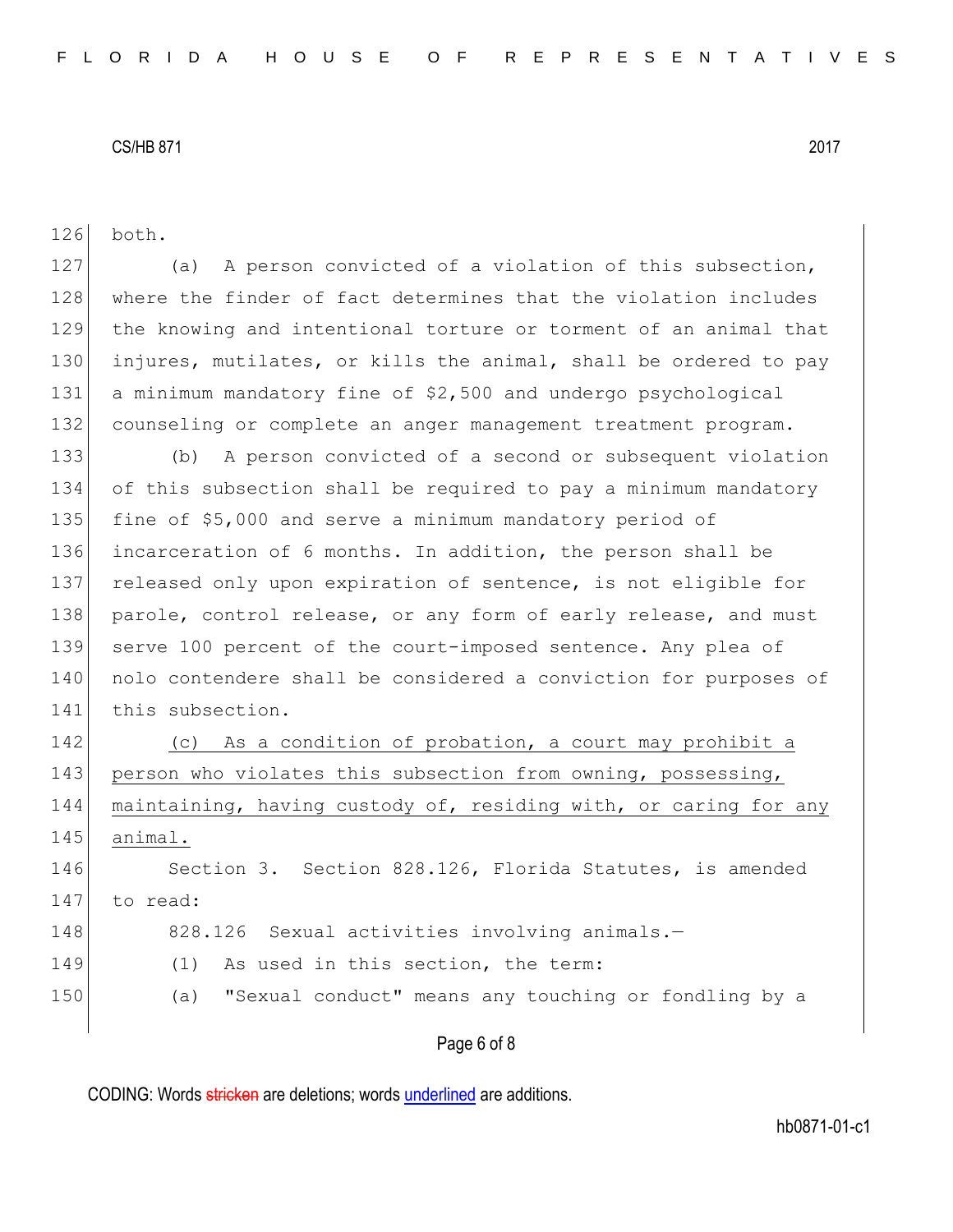151 person, either directly or through clothing, of the sex organs 152 or anus of an animal or any transfer or transmission of semen by 153 the person upon any part of the animal for the purpose of sexual 154 gratification or arousal of the person.

155 (b) "Sexual contact" means any contact, however slight, 156 between the mouth, sex organ, or anus of a person and the sex 157 organ or anus of an animal, or any penetration, however slight, 158 of any part of the body of the person into the sex organ or anus 159 of an animal, or any penetration of the sex organ or anus of the 160 person into the mouth of the animal, for the purpose of sexual 161 gratification or sexual arousal of the person.

162 (2) A person may not:

163 (a) Knowingly engage in any sexual conduct or sexual 164 contact with an animal;

165 (b) Knowingly cause, aid, or abet another person to engage 166 in any sexual conduct or sexual contact with an animal;

167 (c) Knowingly permit any sexual conduct or sexual contact 168 with an animal to be conducted on any premises under his or her 169 charge or control; or

170 (d) Knowingly organize, promote, conduct, advertise, aid, 171 abet, participate in as an observer, or perform any service in 172 the furtherance of an act involving any sexual conduct or sexual 173 contact with an animal for a commercial or recreational purpose.

174 (3) A person who violates this section commits a 175 misdemeanor of the first degree, punishable as provided in s.

## Page 7 of 8